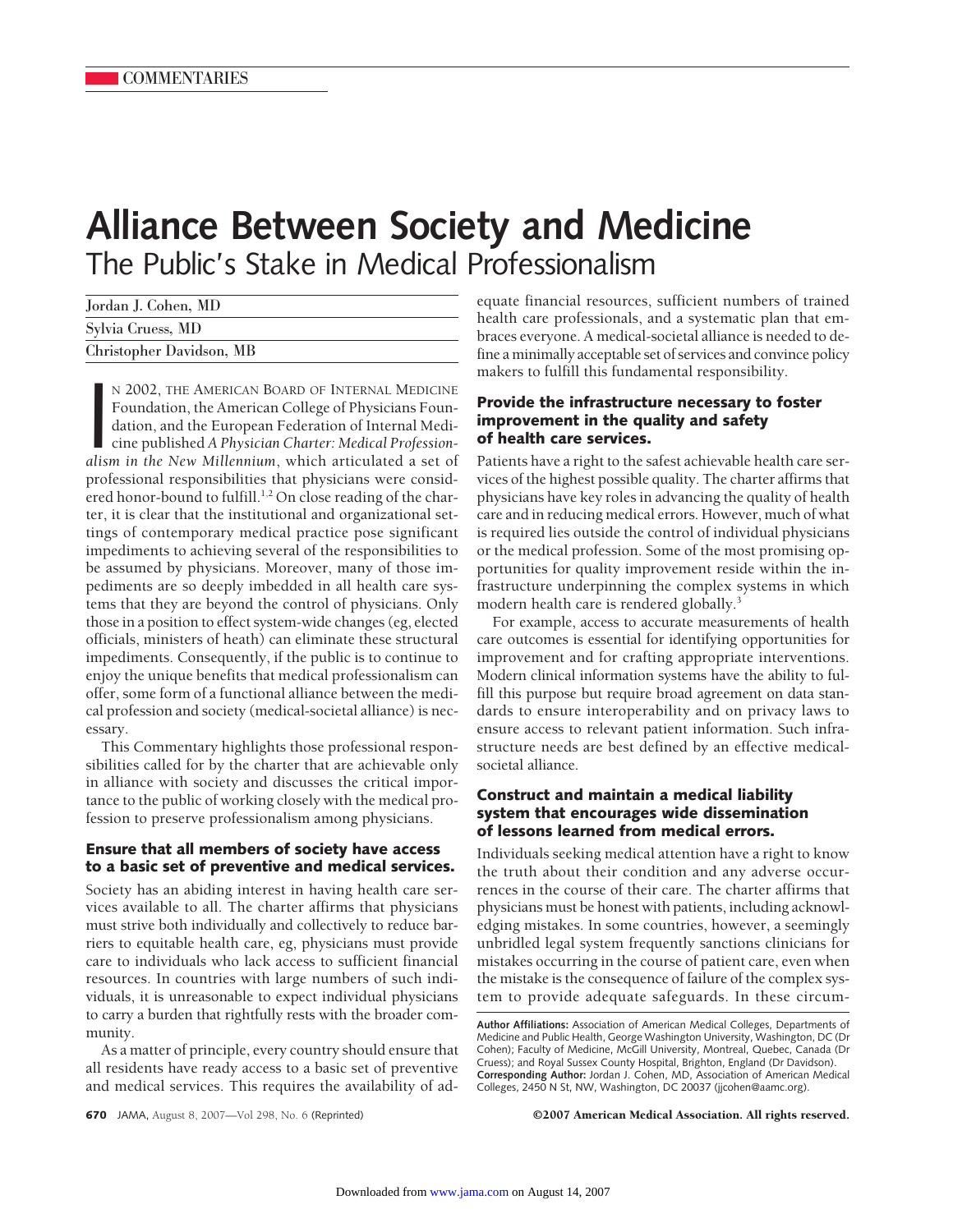stances clinicians are often reluctant to report mistakes. As a consequence, numerous opportunities for improving patient safety and reducing medical errors are lost.

Legal systems determined to find fault also have the unwelcome effect of encouraging physicians to practice defensive medicine in an attempt to avoid lawsuits. The result is unwarranted risk and added costs from unneeded tests and procedures.4

A medical-societal alliance is needed to advocate a medical liability system without perverse incentives and to protect the right of injured patients to fair compensation. At the same time, the liability system must foster frank discussion of medical errors and wide dissemination of lessons learned so that proper steps can be taken to prevent recurrences.

## **Align payment system with professional values and performance.**

Society is best served by physicians who consistently place the needs of patients before self-interest. In recognition of this reality, the charter's core principle affirms that professionalism entails a commitment by physicians to place patients' interests first. But even with the best intentions, physicians cannot be expected to abjure self-interest when the economic circumstances in which they function provide overpowering incentives to attend to their own welfare.

For instance, in health systems in which physician compensation is significantly below that of other professionals or well below average for their level of education and expertise, physicians may be hard pressed to avoid activities that can enhance their income even when those activities are not in their patients' best interests. Some systems offer such tantalizing financial rewards for discretionary services that physicians are tempted to perform tests and procedures that patients may not need Similarly, some systems offer physicians large financial rewards for controlling expenditures to the point that patients are put at risk of substandard or inadequate care.

Recognizing these dangers, the profession has a dual obligation: to bolster the commitment of individual physicians to the fundamental values of professionalism and sanction those who fail to adhere to those values, and to work with the public to ensure that payment systems do not provide incentives for physicians to behave unprofessionally. Payment systems that offer physicians financial inducements for providing fewer necessary or more medically unnecessary services can confront physicians with unreasonable temptations to violate their commitment to patient welfare.<sup>5</sup>

Government and private purchasers of health care services have a legitimate right to provide financial incentives for physicians to render care of the highest possible quality for the lowest possible cost. A medical-societal alliance is best suited to find the right balance between proper incentives for physicians to optimize their performance and improper temptations for physicians to act contrary to their patients' interest.

For those arrangements that include financial rewards for physician performance, a medical-societal alliance is also best suited to ensure that payers use reasonable and validated measures of quality and cost-effectiveness in establishing payment mechanisms that promote professionalism and patientcentered care.

## **Provide adequate support for the education and training of physicians.**

Most countries recognize the social good from having a highly educated, well-trained, and socially diverse cadre of physicians. Given the cost and length of medical education, few aspiring physicians can afford to bear the full financial burden of their own education and training. Accordingly, governmental support has generally been provided for medical schools and teaching hospitals to encourage qualified students to pursue a medical career. However, as educational institutions experience mounting financial pressures, and as students accumulate mounting educational debt, a medical-societal alliance is needed to advocate adequate governmental support for both predoctoral and postdoctoral medical education.<sup>6,7</sup>

The interests of society are served best by physicians who are not only well-trained but who also remain highly skilled throughout their careers. Thus, the charter affirms that physicians and the profession must be committed to maintaining the knowledge and skills necessary to provide highquality health care. In fulfilling this commitment, physicians must take personal responsibility for continuing medical education (CME) and must participate in credible periodic evaluation of their performance to demonstrate that they are competent to practice. Professional organizations, for their part, must establish and enforce high standards of performance for their members and be publicly accountable for those standards.

## **Provide adequate support for medical and health sciences research.**

Society has a vital interest in continued scientific advancement to improve the quality and length of human life. The charter affirms that physicians have a duty to uphold scientific standards, promote research, and create new knowledge. Moreover, physicians have an obligation to use the best available scientific evidence in their practice. However, support for the basic research that underpins advances in medical science is beyond the capability of the medical profession alone and has long been recognized as a public responsibility. A medical-societal alliance is needed to advocate appropriate public investments in medical research and to ensure that scientific merit alone governs the allocation of public resources. The profession has an obligation to be accountable for these resources by ensuring that they are used wisely and in the best interest of the public.

©2007 American Medical Association. All rights reserved. (Reprinted) JAMA, August 8, 2007—Vol 298, No. 6 **671**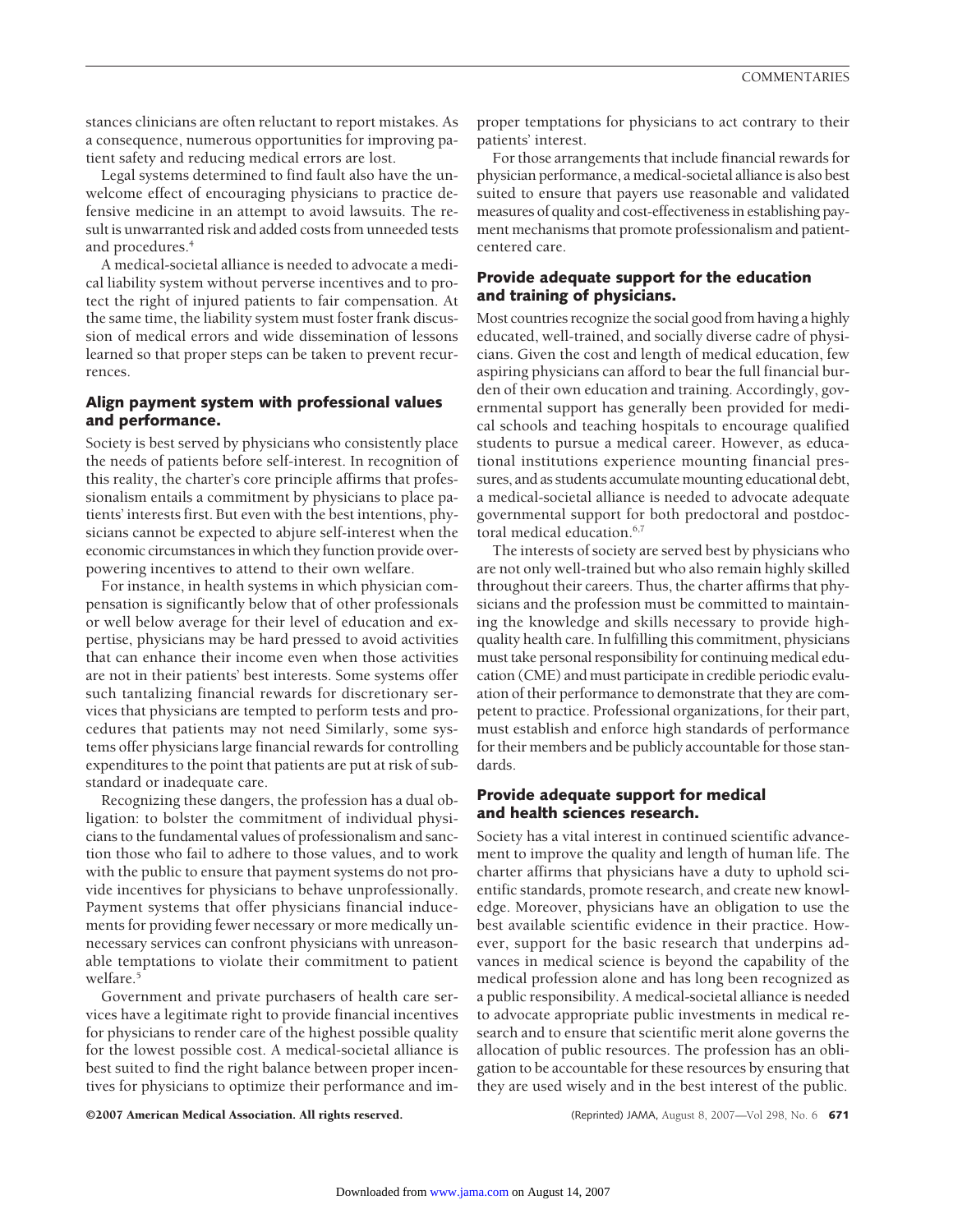#### COMMENTARIES

## **Recognize and minimize opportunities for conflicts of interest.**

Patients are best served when medical care is based on available scientific evidence. The charter affirms that physicians and the medical profession must oversee the integrity of scientific processes that create new knowledge and must ensure that available scientific information is properly incorporated into patient care.

Sophisticated commercial enterprises (eg, pharmaceutical companies, medical device manufacturers) have economic interests in promoting their products and services, both to physicians and directly to the public. As a consequence, innumerable opportunities exist for a commercial entity's interest in economic gain to conflict with the public's interest in scientific objectivity. Such conflicts have the potential to introduce bias and thereby compromise the integrity of information needed to ensure safe and effective medical care.

Notable examples of activities in which the involvement of individuals with conflicting interests can have an adverse effect on the delivery of sound medical care include (1) the design and conduct of CME programs, (2) the preparation of scientific reports for medical journals, (3) the development of guidelines purporting to convey the best available evidence for the diagnosis or treatment of disease, and (4) decisions about the safety and efficacy of new pharmaceutical agents and medical devices before release to the public.

The medical profession, through its various organized activities (eg, accrediting bodies, licensing authorities, specialty societies), has a responsibility to alert physicians to circumstances in which troubling conflicts of interest commonly arise, to monitor the adverse impact of conflicts of interest, to adopt policies and procedures to manage such conflicts effectively, and to ensure public accountability of their oversight activities.<sup>8</sup> However, given the damage to public trust that can stem from unbridled conflicts of interest, appropriate laws (eg, restricting self-referrals) and regulations (eg, requiring investigators to disclose financial relationships with research sponsors) are required to bolster the efforts of the profession. A medical-societal alliance is needed to advocate a balance of government and professional oversight to minimize the adverse consequences of conflicts of interest.

## **Importance of an effective medical-societal alliance.**

Virtually all countries face significant challenges in providing appropriate preventive and medical services to their population. To meet these challenges, many if not most countries rely on a combination of government regulation, market forces, and an unwritten but crucial "social contract" with their physicians. The term "social contract" in this context describes the tacit understanding that permits physicians to receive a high degree of autonomy in their professional

affairs in return for vowing to use their medical and scientific expertise solely to promote the interests of their patients and the welfare of the public.9 The term *professionalism*, the hallmark of which is the primacy of patient interest, connotes the means by which individual physicians fulfill the obligations implied by their social contract.

Society has a keen interest in fostering medical professionalism. Physicians who are committed to the tenets of professionalism, and hence who choose as a matter of principle to subordinate their self-interest to their patients' welfare, provide patients and the public at large with the greatest assurance of safe, effective, and compassionate care. No regulatory scheme or marketplace arrangement has the potential to provide comparable assurance of high-quality, ethically sound health care. But many of the contemporary circumstances under which physicians practice, and over which they have limited or no control, frequently thwart their ability to fulfill their responsibilities to patients.

For this reason, a strong, purposeful medical-societal alliance is needed to address those features of the health care system that hinder the full expression of professionalism and that the medical profession alone cannot affect. Neither individual physicians nor the medical profession as a whole can guarantee universal access to care; establish the technological infrastructure and legal arrangements needed to support patient safety efforts and enable robust qualityimprovement activities; provide the financial and policy conditions necessary for effective medical education and research; create a financing scheme for the health care system that supports evidence-based decision making and discourages waste; or fully safeguard patients from the damaging effects of conflicts of interest.

To be effective, the kind of working alliance envisioned must interrelate in some meaningful way with the country's policy and decision making apparatus. For example, a recognized entity is needed to convene the relevant stakeholders and to initiate the reforms the alliance eventually advocates. The primacy of public welfare, public accountability, and social justice are the principles that should animate the alliance's efforts. In some jurisdictions (eg, Great Britain, Canada), quasi-governmental medical councils already exist that could serve as a starting point for the envisioned partnership. In other jurisdictions (eg, the United States), no national forum exists to spawn the development of an effective medical-societal alliance.

Absent a functional forum to satisfy this need, it is incumbent on the leadership of the medical profession to convince key stakeholders and opinion leaders that an erosion of medical professionalism poses a major threat to the health of the public. Where no such forum exists, professional organizations must exert leadership to protect the public interest by mounting a coordinated effort to secure the establishment of an effective public-private entity tasked to foster medical professionalism. Even in circumstances for which a suitable forum does exist, a targeted dialogue between the

**672** JAMA, August 8, 2007—Vol 298, No. 6 (Reprinted) ©2007 American Medical Association. All rights reserved.